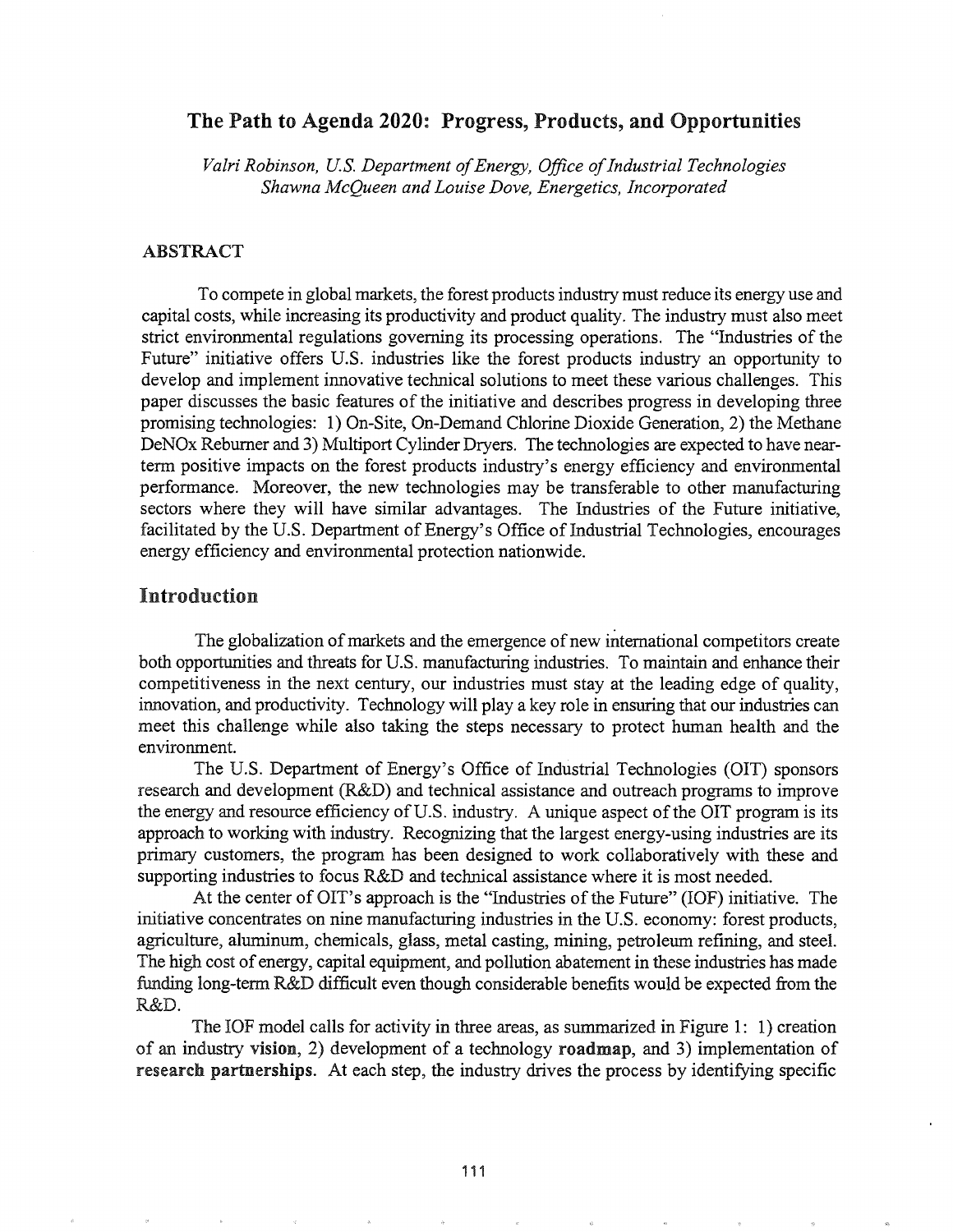

Figure 1. Three basic steps of the Industries of the Future process

issues that affect the industry and  $R&D$  activities that will-address the issues. OIT facilitates the process by encouraging the industry to undertake long-term technology planning and cost-shared research partnerships focused on increasing energy and materials efficiency and reducing waste and pollution. OIT also provides streamlined access to the resources and capabilities of DOE's national laboratories, and strongly encourages collaborative research projects that combine expertise from the private sector (industry, suppliers, customers, and others); academia; national laboratories; and other key research institutions. This approach reduces the cost and risk ofR&D by leveraging funding and pooling scattered pockets of expertise. The new scientific knowledge, technologies, and practical lessons put into use will help position these vital manufacturing industries for continuing prosperity while advancing national energy efficiency and environmental goals.

# Agenda 2020 -- The Forest Products Industry of the Future

The forest products industry has completed all three steps of the IOF process and has been funding cooperative research projects since fiscal year (FY) 1996. In November 1994, the forest products industry published its strategic vision for the future, entitled *Agenda 2020: A Technology Vision and Research Agenda/orAmerica's Forest, Wood andPaperIndustry.* The vision names six strategic areas that are suitable for cooperative R&D:

- Sustainable Forestry
	-
- Environmental Performance
- Improved Capital Effectiveness Recycling ۰

Energy Performance

Sensors and Control  $\bullet$ 

In the next step, specific research pathways were mapped out for each area, which provide the roadmap for moving the industry from where it is today to where it wants to be in the future. The pathways serve as the basis for research solicitations and are reviewed annually. As of March, 1999, a total of 70 cooperative projects have been funded in the forest products industry's "Agenda 2020" process: 67 by OIT and 3 by the U.S. Forest Service.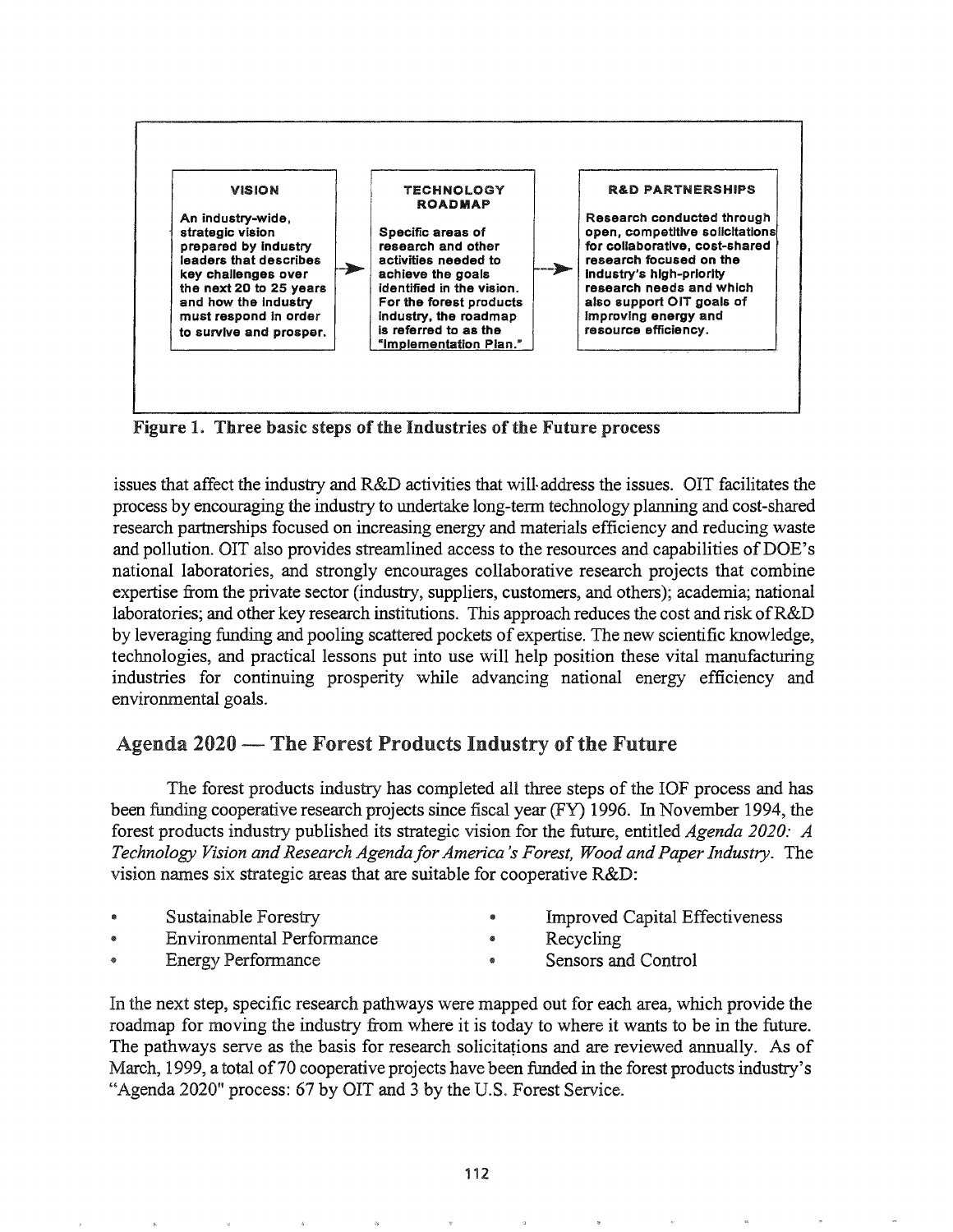#### Progress

Response to Agenda 2020 research solicitations has been outstanding. As Table 1 shows, many more proposals are received each year than OIT can fund. Unfortunately, many excellent proposals on topics of high priority to the industry are rejected because of budgetary constraints or a low-level match between the goals of the project and OIT's programmatic goals. Other agencies and organizations are encouraged to review Agenda 2020 proposals and consider funding them. In a good example of interagency cooperation, the U.S. Department of Agriculture, U.S. Forest Service, funded three projects in the Sustainable Forestry research area in 1998.

|                                    | <b>FY1996</b> | <b>FY1997</b> | <b>FY1998*</b> | <b>FY1999</b> |
|------------------------------------|---------------|---------------|----------------|---------------|
| <b>Pre-proposals Received</b>      | 179           | 664           |                | 396           |
| New OIT Projects Awarded           | 21            | 28            |                | 18            |
| Total Project Funding (\$ million) | 4.6           | 7.7           | 8.7            | 10 2          |

Six task groups, established for each of the key research areas identified in the vision, are responsible for implementing the IOF process for the forest products industry. The task groups are coordinated by the American Forest & Paper Association and include members from academia, government, research institutions, and a broad cross-section of industry. It is the task groups that define research needs, issue requests for proposals, and evaluate and recommend proposals for funding. Acting for the U.S. Department of Energy, OIT conducts an independent review of proposals received in response to Agenda 2020 solicitations and makes awards based on a project's importance to the industry, its technical merit, and programmatic criteria such as its potential for energy savings and waste reduction. Forest products companies may not receive direct project funding, but they may participate in projects as part of the research team.

The Agenda 2020 process has been received very positively by the industry. More than 20 pulp, paper, and wood products companies actively participate in the initiative and many more have contributed along the way. A chief benefit of the IOF process is that it brings the industry together to identify common problems and develop solutions that can be

*"Agenda 2020* has broad acceptance and significant influence both directly in our industry and with the wider community who work with us and support us. It identifies significant [industry] priorities and it raises expectations. It is seen as current, relevant and *important...Agenda 2020* defines and communicates the technology-related gaps that must be addressed to achieve a desired state for this industry in the year 2020."

> Josephine Cooper, Vice President, Regulatory Affairs, AF&PA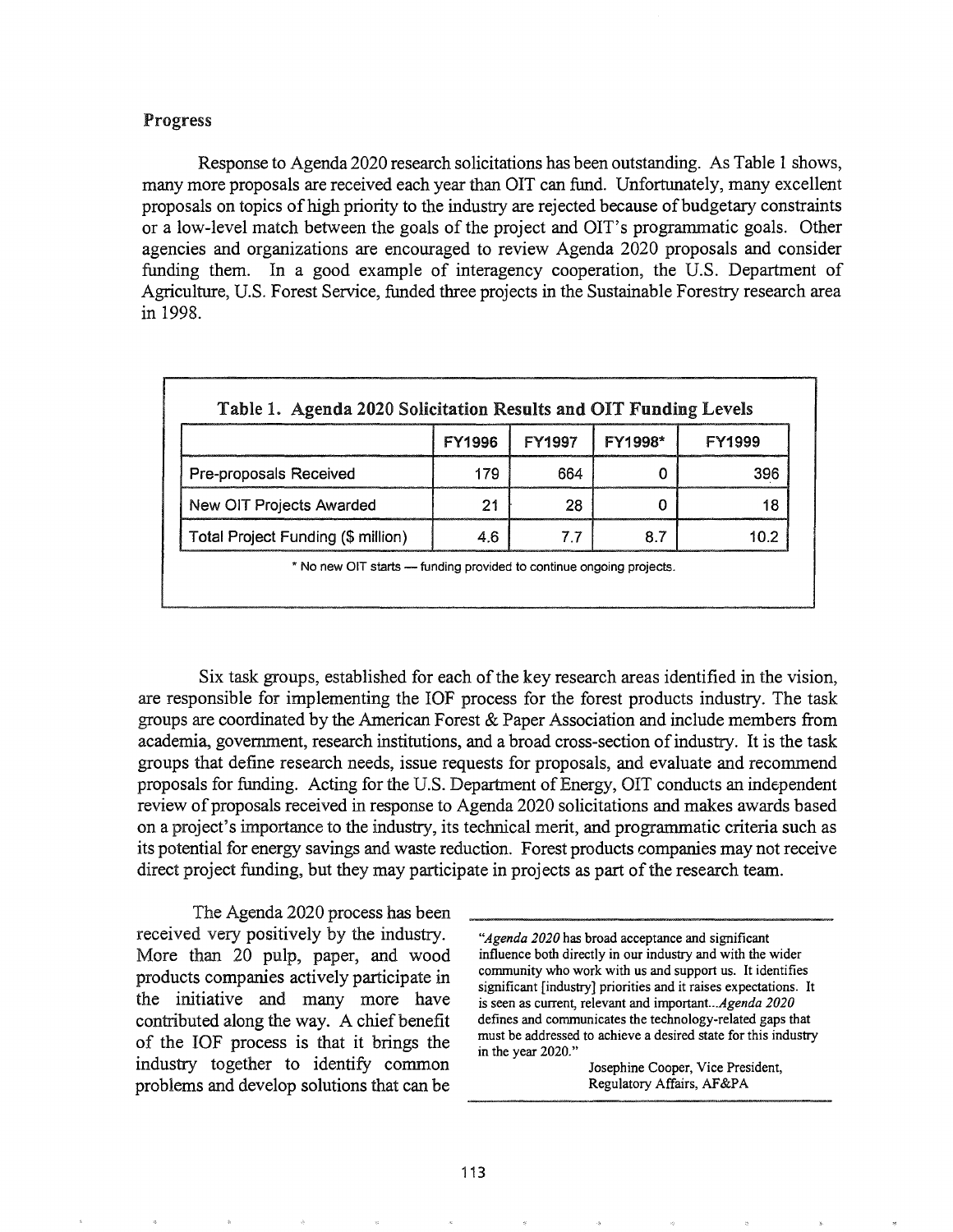pursued collaboratively through cost-shared research. Another key benefit is the increased participation of universities, national laboratories, and industry suppliers in conducting R&D targeted at the forest products industry's high-priority research needs. The unique partnerships created through the program have enhanced the chances for successful research results that can be applied by industry to achieve economic, environmental, and energy benefits.

## Products

This section describes three ongoing projects on the Agenda 2020 roster. These efforts are expected to lead to near-term commercial applications of the technologies and substantial benefits to the industries. Descriptions are provided of

- 1. High Efficiency, On-Site, On-Demand Chlorine Dioxide Generation;
- 2. the Methane de-NOx® Rebuming Process; and
- 3. the Design and Demonstration of Multiport Cylinder Dryers.

1. High-Efficiency, On-Site, On-Demand Chlorine Dioxide Generation. The pulp and paper industry must meet strict environmental standards governing its bleaching operations. A bleaching agent with a low-chlorine content such as chlorine dioxide  $(CIO<sub>2</sub>)$  generates fewer organochlorine compounds and provides an environmentally sound bleaching process for industrial operations. New electrode technologies have the potential to overcome present limitations to the expensive direct electrochemical generation of CIO<sub>2</sub>. The objective of this research is to develop an advanced electrochemical system to generate chlorine dioxide cost-

effectively, on-site in paper mills. This will ensure the availability of a relatively inexpensive, environmentally acceptable bleaching agent on demand in paper mills.

Researchers at Auburn University have invented a new class of composite materials known as Microstructured Microfibrous Materials (MMM) that will be applied to this problem. The threedimensional materials consist of a matrix ofmicro-diameter conductive metal fibers that can entrap very small particles of catalysts or electrocatalysts (Figure 2). In other industrial electrodes, there are ratelimiting transport processes within the molecular pores of the catalyst particles or Figure 2. Fibrous catalyst/electrode<br>electrode. The MMM allow closer incorporating carbonaceous particul contact between the catalyst and the reactant, resulting in more energy-



incorporating carbonaceous particulates

efficient and rapid processing of chemical streams. These materials allow heterogeneous reactions to occur over the solid particles, and are ideal for fabricating cathodes for the production of  $CIO<sub>2</sub>$  (Tatarchuk and Ahn, n.d., 5).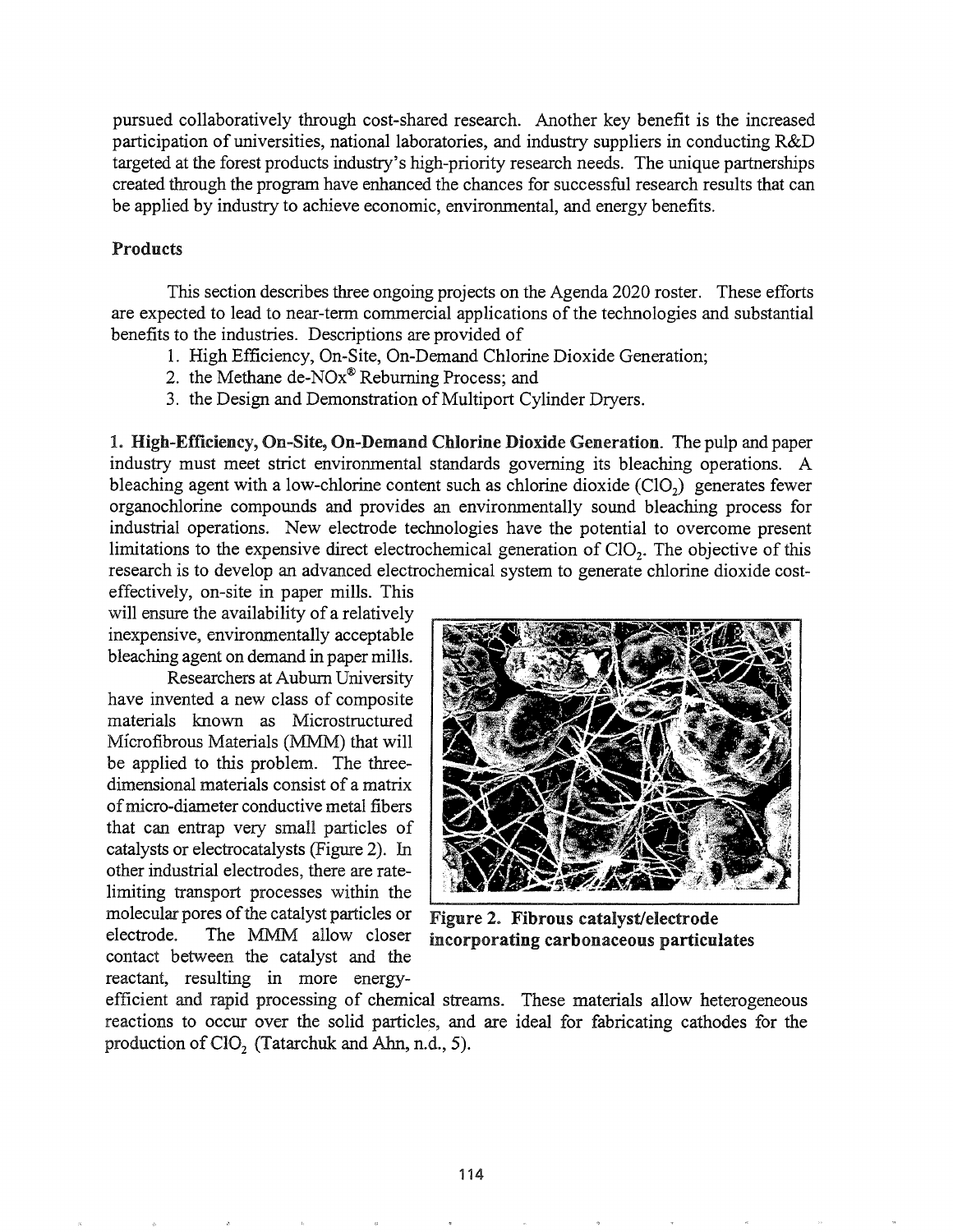How the cathodes are fabricated. The metal fibers and the secondary particulates (the catalyst/electrocatalyst to be entrapped) are placed into an aqueous slurry of cellulose fibers on a papermaking machine. The resulting mixture is filtered onto a stationary or moving screen to form a sheet of paper, using ordinary papermaking techniques. When dried, it is exposed to a high temperature, which removes the cellulose and fuses the metal fibers at their junctures. The resulting matrix can be coated with active materials, or if secondary catalyst/electrocatalyst particles were present in the cellulose, they become entrapped by the fiber matrix that forms around them. The unique quality of the material now is that it allows the close contact and combination of previously incompatible materials and properties. Papermaking is a proven technology and producing these materials with papermaking technology is relatively inexpensive, although the high-temperature processing steps can be challenging.

How MMM will be applied to the forest products industry. MMM can be used as efficient and cost-effective electrode materials to produce sodium chlorate. This product is then converted into chlorine dioxide for use in paper bleaching. A highly efficient material is presently being tested in the laboratory to be used for electrodes, which shows great potential for lowering the cell voltage of  $3.0 \text{ V}$  by approximately  $400 \text{ mV}$ , providing significant electrical energy savings during chlorate production (Tatarchuk and Ahn, n.d., 2).

After various analyses are completed, a commercial partner will be identified to conduct a process simulation. Pilot-scale electrodes will be prepared and additional "aging" studies carried out. Following pilot-scale tests of electrodes, a site will be chosen for an in-plant demonstration.

Benefits of MMM to the forest products industry. The production of chlorate is highly energy intensive, with the cost of electricity accounting for 45 percent of its manufacturing costs. Using a cathode manufactured from the newly developed materials, about 13 percent less energy would be used compared to the conventional production of chlorate (B. Tatarchuk, pers. com. 1999). The direct energy benefit to the industry is estimated to be \$60/ton of chlorate (0.4 V of savings for a 3.0 V cell). This has a value of \$30 million annually in today's U.S. market of about 500,000 tons of chlorate produced per year. Additional savings will be generated (e.g., in transportation costs) if chlorate is produced on-site at forest product facilities (Tatarchuk and Ahn, n.d., 2).

Availability of the MMM Technology. The MMM technology is available for licensing or for the direct purchase of electrode materials through the Center for Microfibrous Materials Manufacturing at Auburn University, Alabama. The researchers are in the final phase of completing the electrode design and cost studies before selecting an industrial partner to test electrodes in pilot and demonstration programs. For information on the technology, contact Dr. Bruce J. Tatarchuk, Director, CM<sup>3</sup>, Department of Chemical Engineering, 230 Ross Hall, Auburn University, AL 36849, (334) 844-2023.

2. The METHANE de-NO $x^{\circ}$  Reburning Process. Researchers are studying the application of a "reburning" technology called METHANE de-NO $x^{\circ}$  to reducing the energy use and environmental emissions associated with the forest products industry. The objective is to characterize the performance of the technology in boilers used in the industry's processes, while burning the fuels that are abundantly available in this industry-biomass, wood wastes, and sludges. The data collected will be made available to decision makers in the industry who have the opportunity to apply the technology to their individual operations (J. Rabovitser, pers. com. 1999).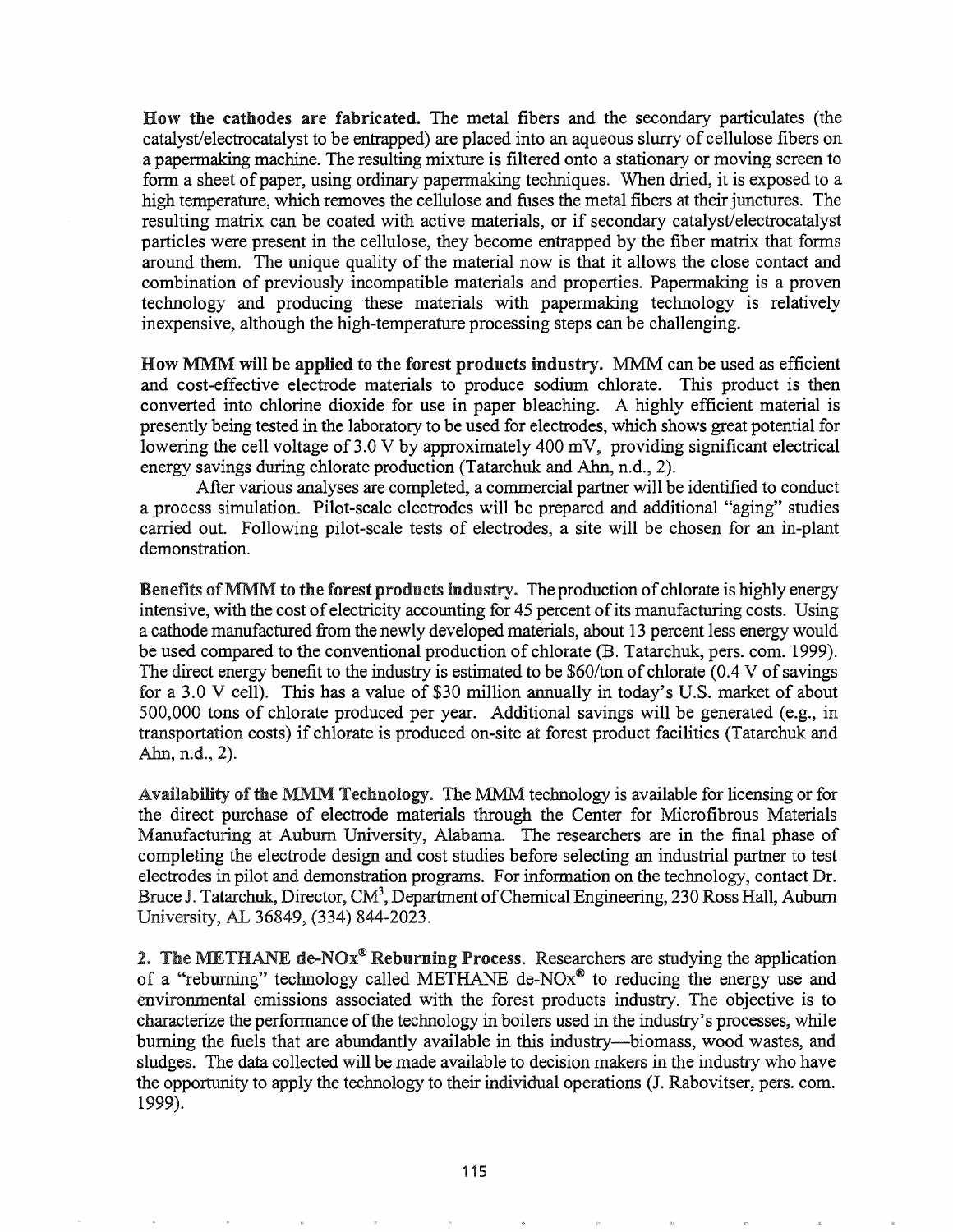The METHANE de-NOx<sup>®</sup> technology has been successfully demonstrated in other commercial settings using municipal solid waste (MSW) or coal as fuel. With the technology in place, the combustion systems operated more efficiently, required less maintenance, and emitted significantly fewer nitrogen oxides (NOx), volatile organic compounds (VOCs), and carbon monoxide (CO) compared to conventional rebuming and cofiring methods using these fuels (Abbasi et al. 1998, 637; Loviska et al. 1998, 674).

For example, a field evaluation was conducted on a unit with a METHANE de-NO $x^{\circledast}$ retrofit at the Olmsted County Waste-to-Energy facility in Rochester, Minnesota. The unit was designed to burn 90 metric tons/day of MSW, and achieved a 50 to 60 percent reduction in NOx emissions, and a 40 to 50 percent reduction in CO compared to pre-retrofit tests. The unit's thermal efficiency also increased 2.5 percent (Abbasi et al. 1998, 636-37). At the cogenerating Cogentrix plant, a power-producing facility in Richmond, Virginia, a METHANE de-NOx® coalfired unit has been in continuous operation for over two years. The boiler's thermal performance has increased 2 percent and NOx emissions have fallen 60 percent since the retrofit was commissioned. Since September 1998, all eight boilers at Cogentrix plant have been in continuous operation equipped with METHANE de-NO $x^{\circ}$  (Institute of Gas Technology 1998, 1).

The Institute of Gas Technology (IGT), original developer of the reburner technology, and its five industrial partners hope to build upon these successes by extending the technology to a new industry and new fuels.

How the METHANE de-NOx® technology works. In contrast to conventional rebuming, where the rebuming fuel is injected above the combustion zone to create a fuel-rich rebum zone, in the METHANE de-NOx®system, natural gas is injected directly into the combustion zone above the grate, as shown in Figure 3. This provides an oxygen-deficient environment for combustion, and results in a reduction of NOx fonned in the coal bed. It also limits its formation through decomposition of NO<sub>x</sub> precursors to form molecular nitrogen rather than nitrogen oxides (Loviska et al. 1998, 674).

This environment also stabilizes the average combustion temperature, improving the combustion of fuels with a high moisture content (such as biomass and Figure 3. Spreader Stoker Boiler with wood). It also provides more uniform  $METHANE$  de-NO $x^{\circ}$  Reburn temperature profiles, reducing the peak temperature..



Higher in the boiler, "overfire air" is injected to complete the combustion process and to hold the emissions and their precursors near the combustion zone long enough to undergo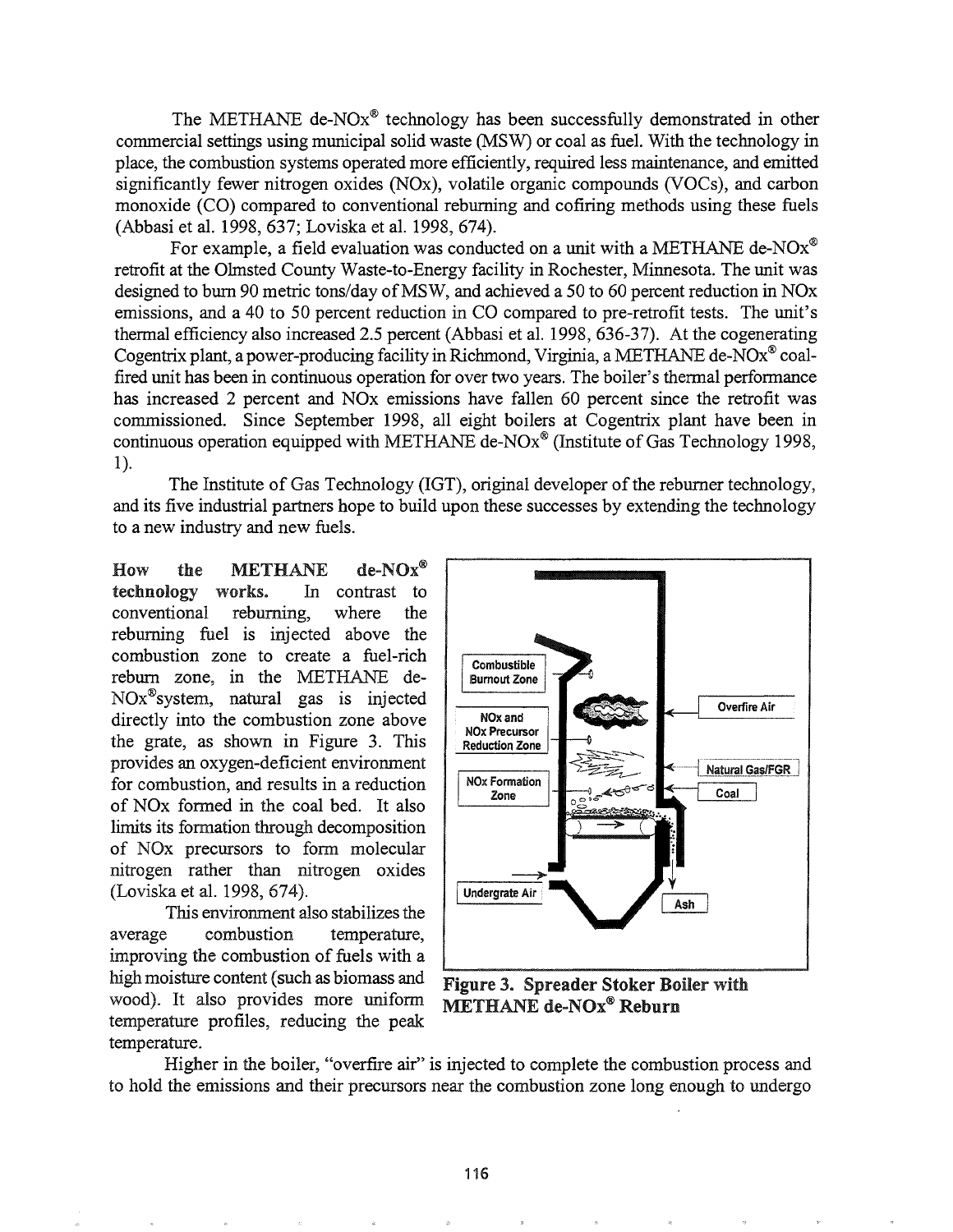rebuming reactions. This longer residence time in oxygen-deficient conditions not only reduces potential emissions (such as CO), but also extracts more of the potential thermal energy in the fuels by increasing their rate of combustion. The natural gas added to the system should be 8 to 13 percent in heat input, depending on the required reduction in NOx and increase in sludge combustion (Institute of Gas Technology 1998, 1).

Applying METHANE de-NO $x^*$  to the forest products industry. Biomass, wood-waste solids, and sludges—fuels already on hand in the forest products industry—have traditionally been difficult to bum in stoker boilers because of their low combustion temperatures and abundant emissions. Baseline tests conducted on a 300-MMBtu/hr waste-wood and sludge-fired facility of Boise Cascade in International Falls, Minnesota, have determined the location of NO<sub>x</sub> formation, and showed the effects of various boiler environments on NO<sub>x</sub> emissions and boiler efficiency. Researchers believe there is a high potential for applying the new technology to the boiler to increase sludge feed, reduce the use of auxiliary fuel, enhance efficiency, and maintain environmental standards (Institute of Gas Technology 1998, 1).

A boiler at the Boise Cascade facility will be fitted with the METHANE de-NO $x^{\circledast}$ technology and subjected to short-term and long-term field tests. Three other wood-fired boilers (at other facilities) will also be evaluated directly. Extensive computer modeling and pilot-scale testing will be conducted to support these field tests. Researchers expect to complete the tests on a total of three boilers in 1999. Additionally, they will collect data on the performance of the several hundred boilers that are currently in operation (without retrofits) throughout the forest products industry (J. Rabovitser, pers. com. 1999). The results of these tests and studies will be transferred to a database and used to develop engineering designs of the technology appropriate to a range of wood- and sludge-fired boilers. A commercialization and business plan will be prepared to transfer the successful technology to the forest products industry (Institute of Gas Technology 1998).

Benefits of METHANE-de-NO $x^{\otimes}$  to the forest products industry. Although studies of this system will continue until early 2001, its demonstration in a municipal solid waste combustor and an independent power production facility indicate that it is relatively easy to install the METHANE-de-NOx<sup>®</sup> technology as a retrofit. The process does not require any modifications ofthe boiler itselfand the capital cost for the retrofit is also relatively low. By 2001, information will be available to individual facility operators on how the technology applies to their specific situations, including the details needed for engineering designs for various boilers (J. Rabovitser, pers. com. 1999).

In adopting this technology, the forest products industry is expected to increase its use of biomass, wood wastes, and sludges, which are available as by-products of its production processes. Based on baseline test results from a 300 MMBtu/hr waste-wood and sludge-fired boiler, researchers have projected that the METHANE-de-NOx® system will significantly reduce the industry's energy use, air emissions, and waste-handling and landfilling costs. When deployed to the forest products industry, the technology's average benefits are expected to be in these ranges (Institute of Gas Technology 1998, 4):

- An increase in the volume of sludge fired in a boiler of from 1.2 tons/hr to 4.5 tons/ $hr$ , equal to 26,400 tons/ $yr$
- Savings of \$396,000 in annual fees for disposing of sludge from each boiler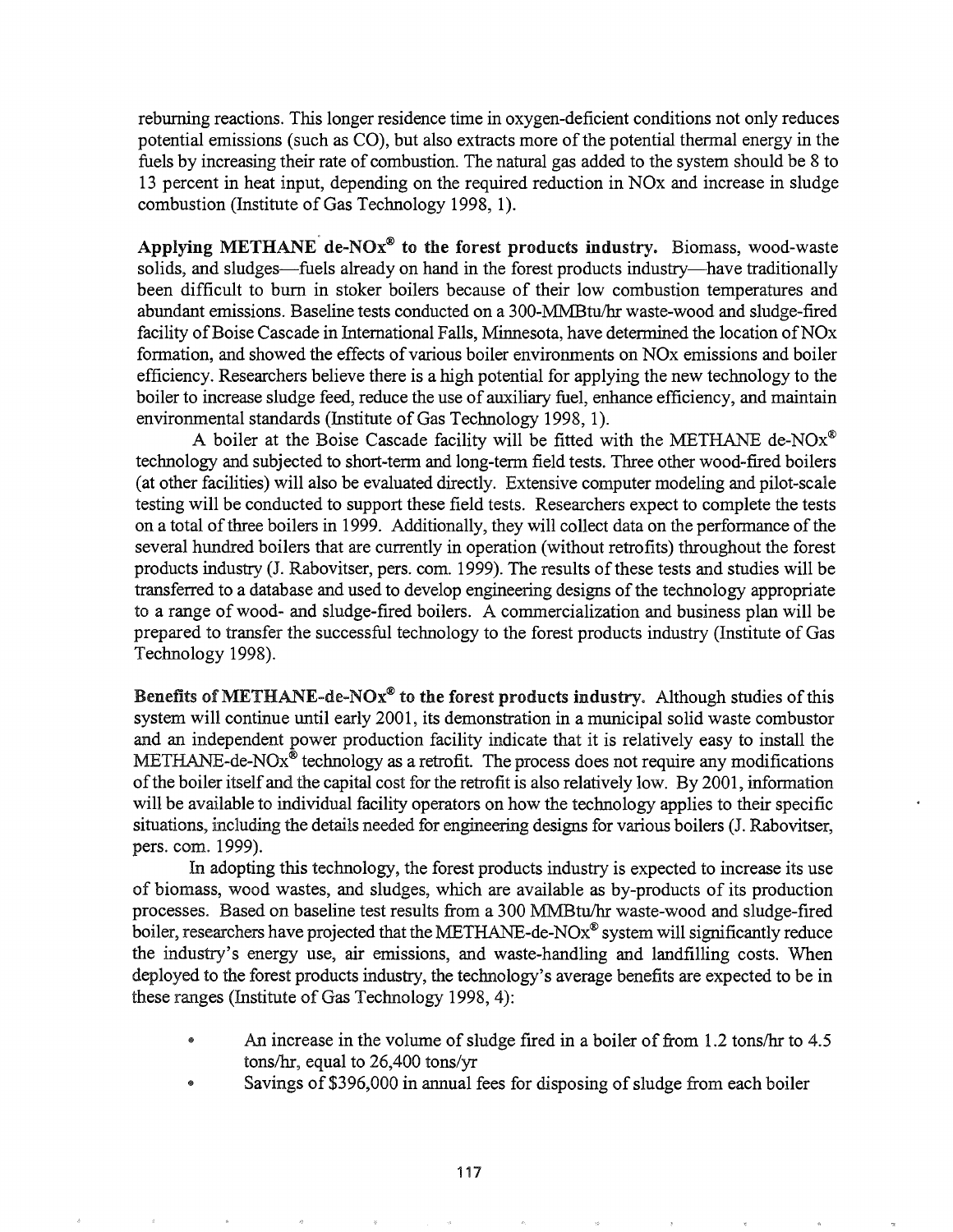- A reduction of25 percent in the amount of auxiliary fuel (natural gas) injected, equal to 108,000 MMBtu/yr, worth \$270,000 per boiler per year
- An increase of 2 percent in thermal efficiency of the boiler, equal to 0.05 x  $10^{12}$ Btus annually; when combined with natural gas savings, savings equal to 0.16 x  $10^{12}$  Btu/boiler/yr
- A reduction in emissions of NO<sub>x</sub> of  $>50$  percent, or 220 tons/boiler/year
- A reduction in the emissions of VOCs and CO of 50 percent compared to baseline conditions
- Savings for the industry of about \$670,000 per boiler in annual operating costs

Availability of the METHANE-de-NO $x^{\otimes}$  technology. The Detroit Stoker Company of Monroe, Michigan, is licensee for the technology that is available now, and can retrofit a facility now. However, after the researchers complete their studies and develop a database, engineering designs for a variety of boilers, and a report, more information will be available to individual facility operators. The database should be completed in 1999, and the final designs by early in 2001. The entire research project will end in the spring of 2001.

3. Design and Demonstration of Multiport Cylinder Dryers. The pulp and paper industry is the most capital-intensive manufacturing industry in the United States (DOE 1998). The large dryers that remove residual water from the paper are the costliest components associated with papermaking. These dryers also consume more energy than other components of the paper machine, and offer significant opportunities for applying efficiency measures.

If the industry is to become more productive, methods are needed to increase the evaporation rate of the dryers and lower their energy use. A higher evaporation rate will reduce the number of dryers needed during paper processing. A lower use of steam will ensure the most economical drying operation.

The objective of this project is to apply a compact heat exchanger to a multiport dryer design and to cost-effectively retrofit the technology in existing steam-heated cylinder dryers to obtain the maximum drying rate. Projections are that this radical design can increase the drying rate by up to 30 percent over that of conventional cylinder dryers (8. Choi, pers. com. 1999).

Comparing the conventional technology to Multiport Cylinder Dryer. In most papermaking machines, the wet web (containing 55 to 60 percent moisture) is passed over a series of rotating steam-heated drying cylinders. The water is evaporated from the paper and carried away by ventilation systems. The heat energy for drying the paper comes from steam as it condenses inside the dryer cylinders. On high-speed machines, a layer of condensate forms inside the cylinder, which interferes with heat transfer during the drying operation (Smook 1997, 267).



Figure 4. Multiport Cylinder Dryer Concept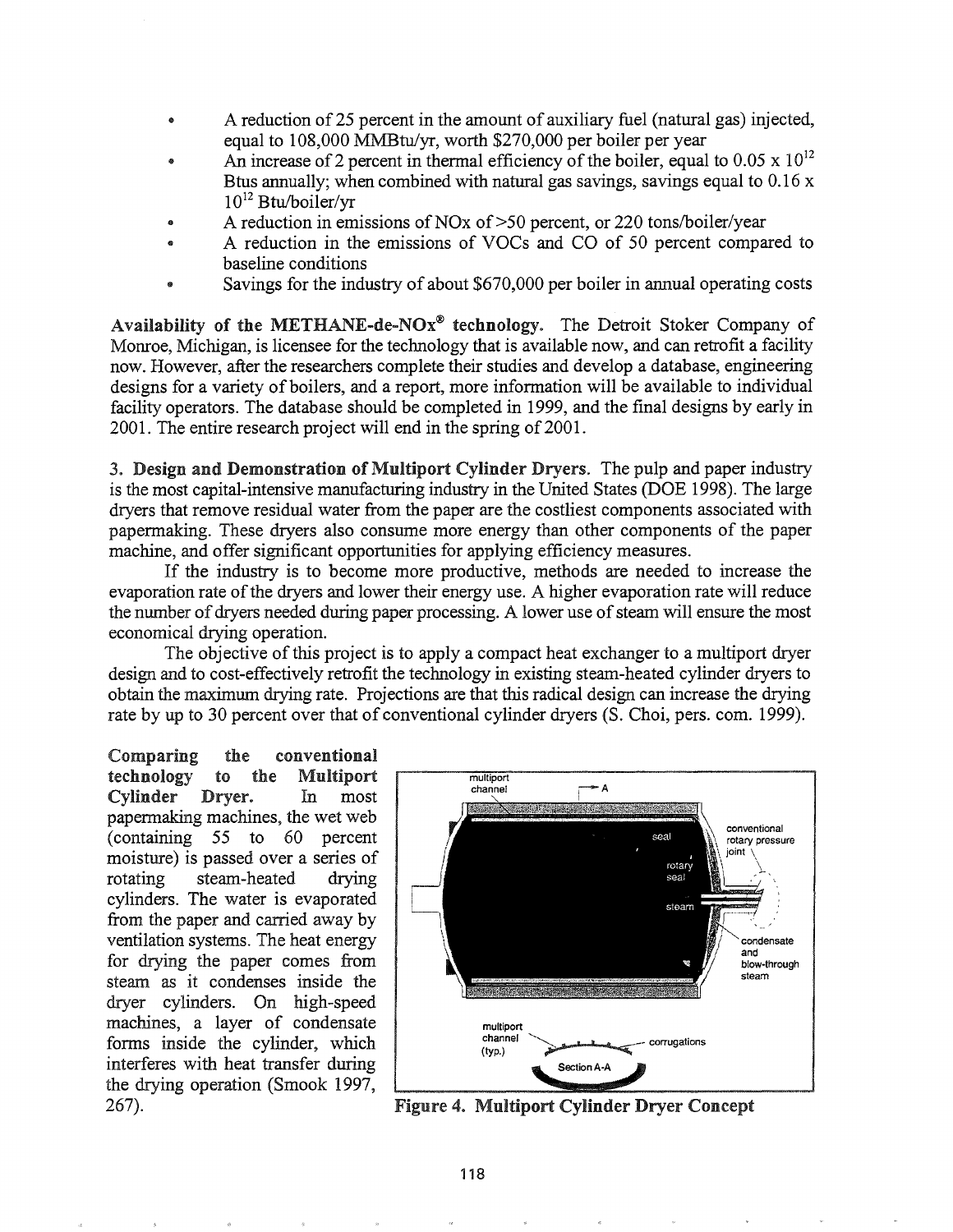In a multiport dryer, the steam flows through "ports," or longitudinally oriented passages, close to the dryer surface (Figure 4). This design minimizes the "rim of condensate" and offers a larger surface area for drying, thereby increasing the drying rates. It also uses forced heat convection, which is more effective as a heat-transfer mechanism than heat conduction.

Applying the Multiport Cylinder to the forest products industry. Researchers at Argonne National Laboratory and their collaborators at the University of Illinois at Chicago, the Johnson Corporation, and Eastern Pulp and Paper will develop and demonstrate a multiport technology that can be cost-effectively retrofitted to existing cylinder dryers to increase their drying rates.

Scoping calculations have been conducted to better understand the steam-condensation process and to gather data for the experimental design of the dryer. Extensive testing and data analysis are underway on the multiport-dryer test apparatus, and modifications are being made to the design as appropriate. When the laboratory-scale tests and assessments are finished, a prototype dryer will be built, installed, and tested in an advanced pilot paper machine. After collecting data on the pilot machine, the technology will be transferred to dryer equipment suppliers to make it ready for the commercial market. The project is expected to be completed by November 1999 (Choi et al. n.d.).

Projecting potential benefits to the pulp and paper industry. The industry is faced with increasing competition in the marketplace from overseas producers. A significant advance in drying technology would enhance the ability of U.S. manufacturers to compete successfully with their products. The technology will offer the following benefits to the industry:

- Increases the production of paper in existing machines by up to 30 percent, according to a computer model of the retrofit (DOE 1998)
- Reduces production costs because of increased annual production (Choi et al. n.d., 1)
- **Reduces the diameter and wall thickness of new dryer equipment by 50 percent** or more compared to present dryers (DOE 1998)
- Saves energy through removal of condensate load (Choi et al. n.d., 1)
- Improves the paper industry's global competitiveness by reducing the costs for manufacturing its products (Choi et al. n.d.,  $2$ )

Applying the MuItiport Cylinder to other industries. The automobile industry has already adopted the general approach of a high-perfonnance, compact, multiport condenser to improve the performance of the condensers in its commercial air-conditioning systems. The multiport heat-exchanger technology has been demonstrated successfully in other fields. When this innovative concept is fully adapted for drying paper in the pulp and paper industry, it may find application in additional industries where drying is a crucial processing step.

Further technology transfer will occur through a final report on this project, and the distribution of other reports and papers documenting the research and development of the technology.

### Opportunities

There are a number of opportunities for organizations in the public and private sector to participate actively in OIT's Agenda 2020 initiative.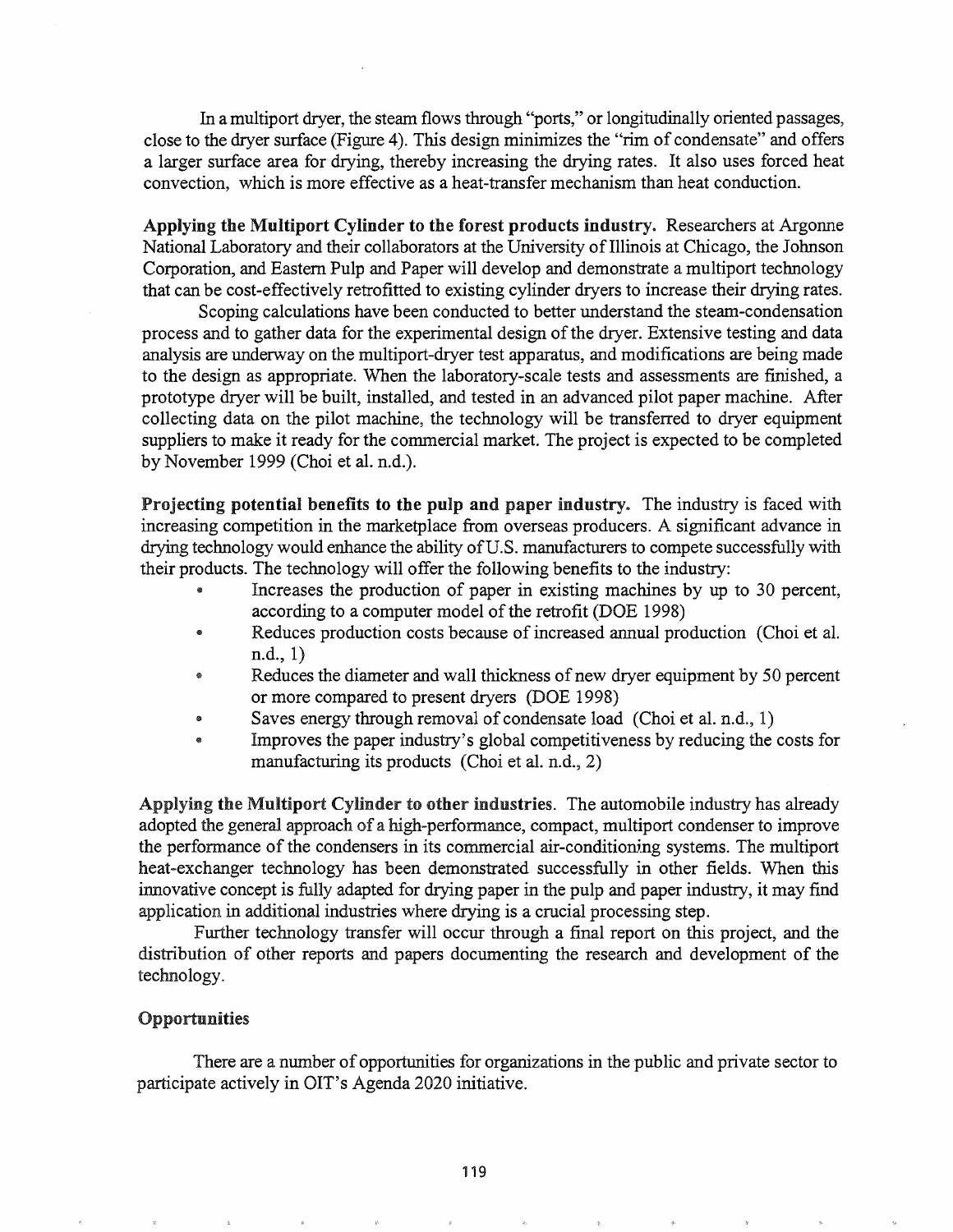Upcoming solicitations. The selection process is currently underway for FY2000 projects. FY2001 solicitations will begin in August 1999 with the release of*Request/or Proposals* from the Forest Products IOF task groups. Information on the upcoming solicitations may be found on the OIT Forest Products home page on the Internet (www.oit.doe.gov/forest), or at a separate web site developed by industry for Agenda 2020 (www.agenda2020.org).

In July 1999, DOE's Office of Energy Efficiency and Renewable Energy (EERE) will launch an exciting new initiative to advance the development and implementation of gasification technologies. The impetus for this initiative has largely been provided by the forest products industry, which is poised to demonstrate emerging biomass and black liquor gasification technologies (black liquor is the residual chemicals from the kraft pulping process.) Biomassbased gasification could become a very significant technology for the forest products industry as the conventional recovery boilers operating in pulp and paper companies reach the end of their service life within the next fifteen years, and will need to be replaced. According to the American Forest & Paper Association (1998), preliminary findings indicate that benefits of gasification would include

- an increase of up to 10 percent in thermal efficiency,
- three times more kWh of electrical power generation per ton of biomass,
- @ offsets of30 to 60 million metric tons of carbon per year in fossil-fuel carbon emissions,
- e elimination of the danger of smelt-water explosions,
- @ 5 percent improvement in the efficiency ofkraft chemical recovery, and
- a reduction in capital and operating costs.

Although biomass and black liquor gasification technologies have been under development for a number of years, commercial demonstration and testing of the alternative technologies are required to move them into industrial use. The forest products industry is highly motivated to participate in commercial demonstrations of gasification technologies. However, the high financial risk of being a "first adopter" (estimated at \$30 million to \$60 million in *additional* costs) represents a significant barrier to carrying this out. The forest products industry is hopeful that the gasification initiative will cost-share the demonstrations with industry and accelerate the commercialization process. By demonstrating these technologies in the forest products sector where there is a high likelihood of success, it will also facilitate transfer of the technology to other energy-intensive industries, such as chemicals, refining, food processing, and utilities.

Other OIT programs. The Forest Products IOF initiative coordinates with other programs in DOE's Office of Industrial Technologies to offer a full range of products and services to the forest products industry. Crosscutting research applicable to multiple process industries is conducted in the Advanced Industrial Materials, Combustion, Continuous Fiber Ceramic Composite Materials, Sensors and Controls, and Industrial Power Generation programs. Technical assistance programs encourage adoption of commercially proven energy efficient technologies and "best practices." These programs include Motor Challenge, Combined Heat and Power Challenge, Steam Challenge, Compressed Air Challenge, and Industrial Assessment Centers. And fmally, two financial assistance programs provide grants to help develop and demonstrate innovative technologies:  $(1)$  NICE<sup>3</sup> (National Industrial Competitiveness through Energy, Environment, Economics) offers cost-shared grants of up to \$400,000 to state-industry partnerships that can demonstrate technologies promoting energy efficiency, clean production, and economic competitiveness; and (2) the Inventions and Innovation program provides grants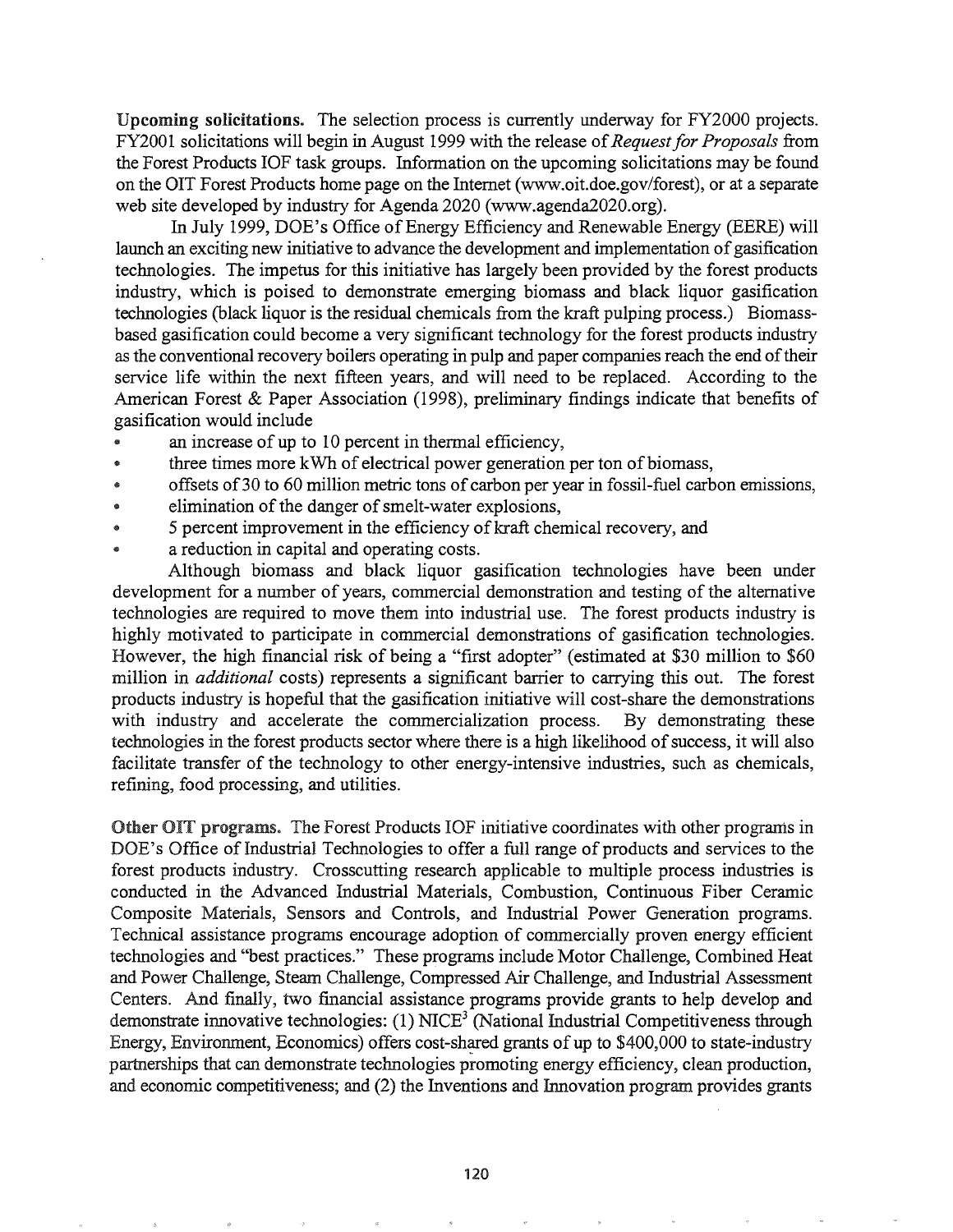of up to \$100,000 to individual inventors and small companies with promising ideas for improving energy efficiency and environmental performance. All of these programs work closely with OIT's Forest Products IOF team to identify and evaluate opportunities to assist the industry. Information on these programs and their associated solicitations may be found on the OIT home page (www.oit.doe.gov).

# Conclusion

Increasing international competition in both export and import markets makes it absolutely essential for the U.S. forest products industry to adopt new technologies that can reduce operating costs and improve productivity. In most cases, energy is the third-highest operating cost after materials and labor, and is recognized by the industry as a primary target for cost reduction. Through the Forest Products IOF initiative, the industry is working with researchers from academic institutions, national laboratories, and other world-class research organizations to create innovative technical solutions to their common problems. The industry gains technology improvements and knowledge that will help improve its productivity, reduce costs for energy usage and environmental compliance, and improve safety for workers and the community. The Nation as a whole also receives benefits, including major reductions in fossilfuel-related greenhouse gas emissions; improved industrial energy efficiency; significant reductions in volatile organic compounds, chlorine-containing compounds, and other pollutants; less dependence on fossil fuels; and improved competitiveness of an industry that employs more than 1.3 million workers, generates more than \$267 billion in shipments each year, and has a profound effect on the U.S. economy.

# References

- Abbasi, H., J. Rabovitser, R. Sameshima, and T. Asou. 1998. "Demonstration of METHANE de-NOx Reburning for MSW Combustors." In *Proceedings ofthe* 1998 *International Gas Reseqrch Conference.* November 9-11, 1998. San Diego, California.
- American Forest & Paper Association. July 11, 1998. American Forest, Wood, and Pulp *Industry Gasification Combined Cycle Initiative.* 32 pp.
- France, N. Barde, and J. Timm. n.d. *Design and Demonstration ofMultiport Cylinder Dryers.* Proposal to U.S. Department of Energy, Office of Industrial Technologies.
- [DOE] U.S. Department of Energy, Office of Industrial Technologies, Energy Efficiency and Renewable Energy. May 1998. *Design and Demonstration of Multiport Cylinder Dryers.* Forest Products Fact Sheet.
- Institute of Gas Technology. 1998. Development of METHANE de-NOx Reburning Process for Waste Wood, Sludge, and Biomass Fired Stoker boilers. Proposal to Agenda 2020, American Forest & Paper Association and U.S. Department of Energy.